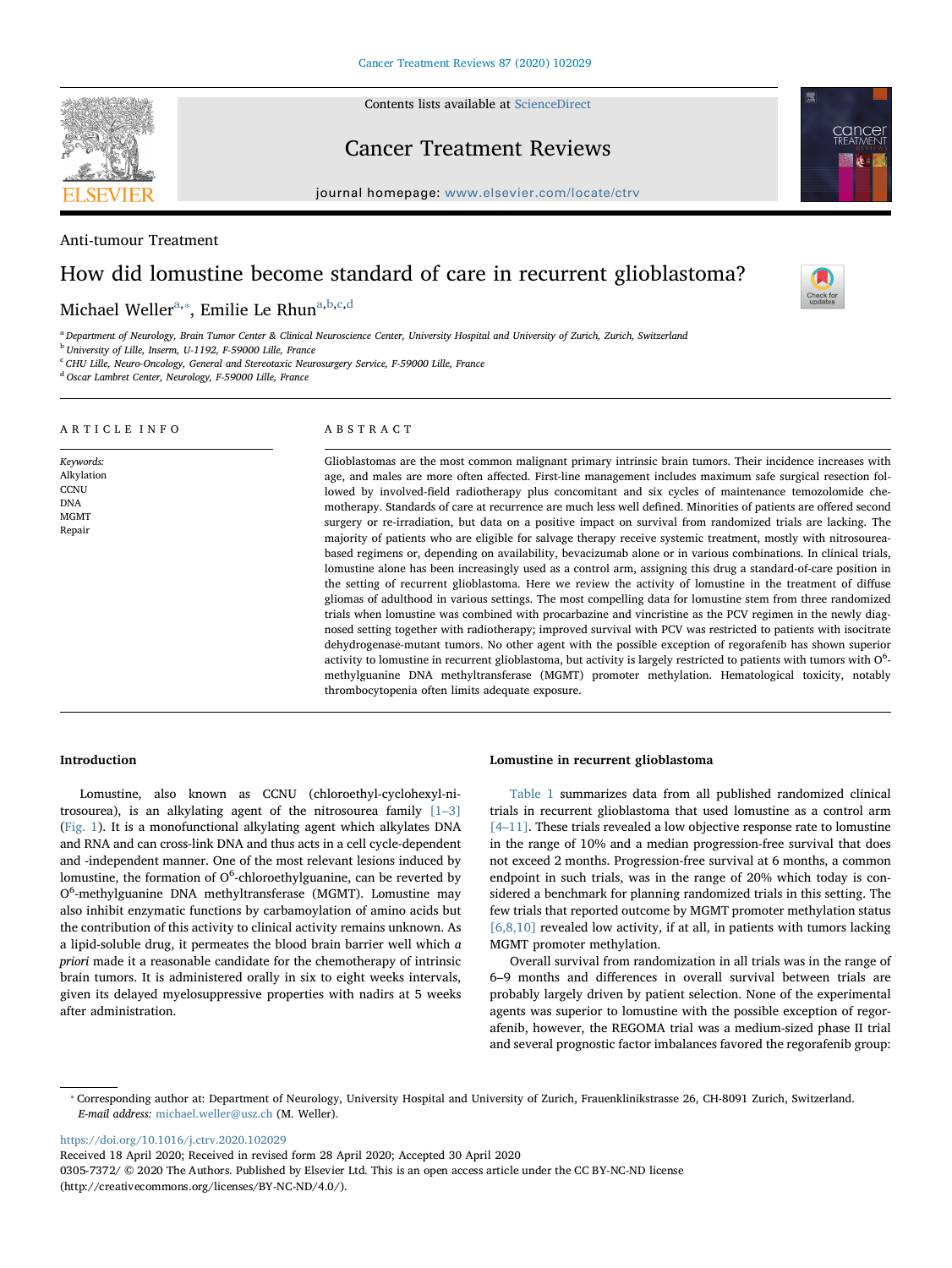<span id="page-1-0"></span>

N1-guanine-N3-cytosine interstrand crosslink

Fig. 1. Chemical structure and major mode of action of the nitrosourea lomustine (adapted from [\[2,3\]\)](#page-6-5). A. Chemical structure of lomustine (1-(2-chloroethyl)-3 cyclohexyl-1-nitrosourea). B-D. Mechanism of DNA crosslinking. Chlorethylation of guanine at the O<sup>6</sup> site generates O<sup>6</sup>-chloroethylguanine by the active metabolite diazohydroxide (B). Intramolecular rearrangement of O<sup>6</sup>-chloroethylguanine to N<sup>1</sup>-O<sup>6</sup>-ethenoguanine (C). Formation of a N<sup>1</sup>-guanine-N<sup>3</sup>-cytosine interstrand crosslink (D). Carbamoylation of lysine or arginine residues and thus inactivation of proteins via the active metabolite isocyanate (E).

patients were on steroids less frequently, were younger, had more often MGMT promoter-methylated tumors, and had a longer progression-free survival with first-line therapy. Furthermore, cross-trial comparison indicates particularly poor outcome with lomustine in the REGOMA trial [\[10\]](#page-6-3). While this observation is held as an argument against the validity of the data from the REGOMA trial, it is still a randomized clinical trial, and enrollment of a poor prognosis patient population is probably a better explanation for this poorer outcome.

Quite obviously, the one trial that is missing is a simple comparison of lomustine with placebo or best standard of care to demonstrate that lomustine has indeed activity in recurrent glioblastoma. In that regard, a small Belgian trial on axitinib comes closest to such a design because

the combination of lomustine with axitinib was compared with axitinib alone [\[9\]](#page-6-4). Somewhat unexpectedly, this trial indicated no additional activity of lomustine in this setting of combination with axitinib. One may speculate whether this even reflects partially antagonistic activity of axitinib and lomustine, either on a biochemical level or at the level of lomustine penetration to the tumor tissue. Anyhow, this trial has received very little attention, probably because of small sample size, because of the mixing of axitinib-treated patients from various stages of the trial, and because of a mixed population of patients with first and later recurrences of glioblastoma.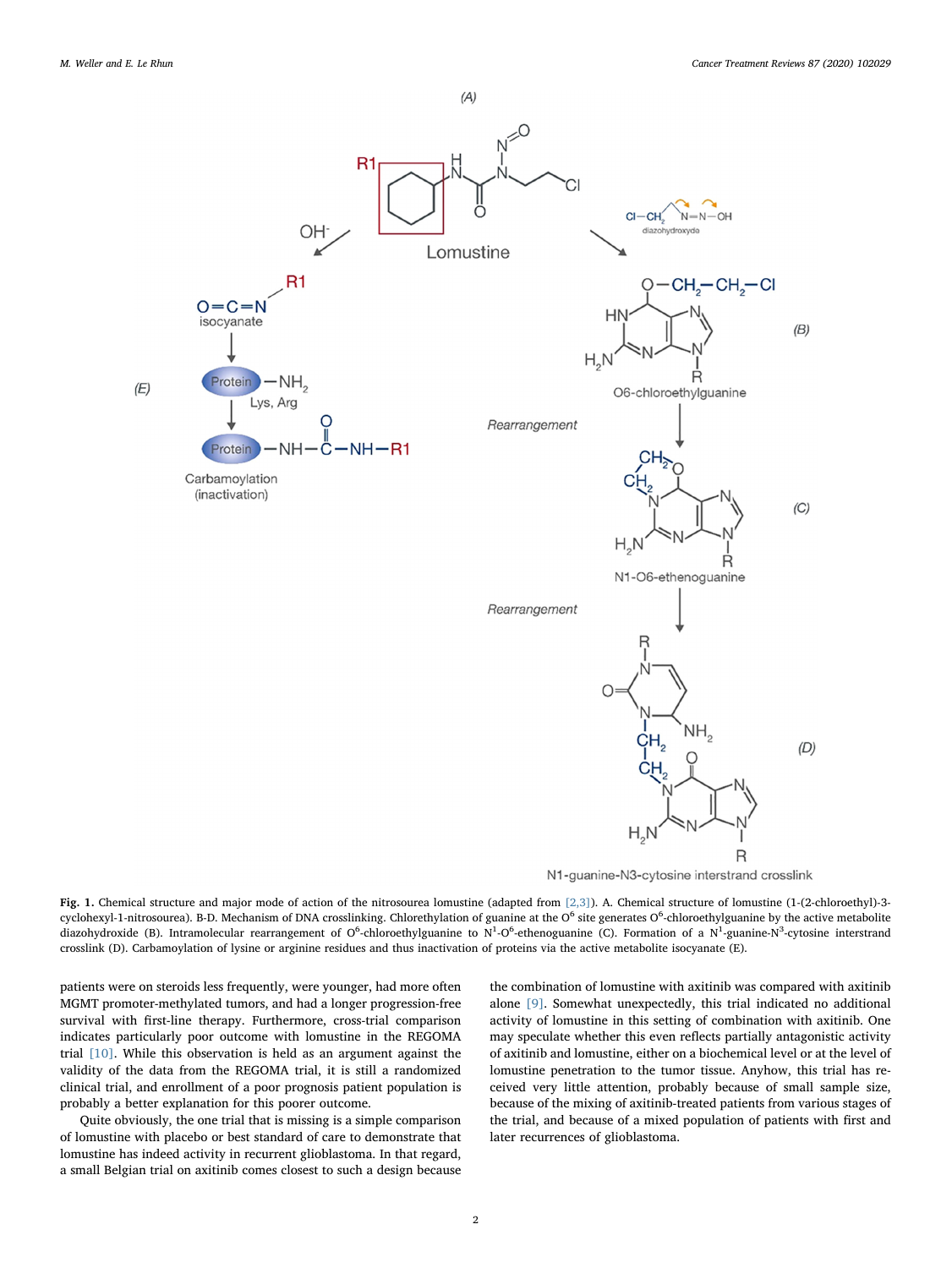# <span id="page-2-0"></span>Table 1

Clinical trials of CCNU in recurrent glioblastoma.

| Trial/reference                                                                                             | Response rate              | Progression-free<br>survival (PFS)<br>(months) | HR                                                 | PFS at 6 months<br>(%)                | HR                                      | Overall survival<br>(OS) (months)     | HR                                             |
|-------------------------------------------------------------------------------------------------------------|----------------------------|------------------------------------------------|----------------------------------------------------|---------------------------------------|-----------------------------------------|---------------------------------------|------------------------------------------------|
| <b>STEERING</b><br>Wick et al. 2010 [4]                                                                     |                            |                                                |                                                    |                                       |                                         |                                       |                                                |
| Randomized phase III, open label<br>Enzastaurin (266)<br>Lomustine (92)                                     | 5 responses<br>4 responses | 1.5<br>1.6                                     | $1.28(0.97-1.70)$                                  | 11<br>19                              |                                         | 6.6<br>7.1                            | $1.20(0.88 - 1.65)$                            |
| <b>REGAL</b><br>Batchelor et al. 2013 [5]                                                                   |                            |                                                |                                                    |                                       |                                         |                                       |                                                |
| Randomized phase III, partially blinded<br>Cediranib (131)                                                  | 1 CR, 17 PR                | $3.1(2.7-4.3)$                                 | $1.05(0.74 - 1.50),$                               | 16                                    |                                         | 8                                     | $1.43(0.96 - 2.13),$                           |
| Cediranib plus lomustine<br>(129)                                                                           | 2CR, 19 PR                 | $4.2(2.8-6.7)$                                 | $p = 0.90$<br>$0.76$ $(0.53-1.08)$ ,<br>$p = 0.16$ | 35                                    |                                         | 9.4                                   | $p = 0.10$<br>$1.15(0.77-1.72),$<br>$p = 0.50$ |
| Lomustine (65)                                                                                              | 5 PR                       | $2.7(1.4-5.6)$                                 |                                                    | 25                                    |                                         | 9.8                                   |                                                |
| <b>BELOB</b><br>Taal et al. 2014 [6]<br>Randomized phase II, open                                           | ORR                        |                                                |                                                    |                                       |                                         |                                       |                                                |
| label<br>Bevacizumab (50)                                                                                   | $38(24 - 53)$              | $3(3-4)$                                       |                                                    | $16(7-27)$                            |                                         | $8(6-9)$                              |                                                |
| Bevacizumab plus lomustine<br>$(90 \text{ mg/m}^2)$ (44)                                                    | $34(20-51)$                | $4(3-8)$                                       |                                                    | $41(26 - 55)$                         |                                         | $11(8-12)$                            |                                                |
| Lomustine (46)<br>Bevacizumab                                                                               | $5(1-17)$                  | $1(1-3)$                                       |                                                    | $13(5-24)$                            |                                         | $8(6-11)$                             |                                                |
| MGMT unmethylated (24)<br>MGMT methylated (18)                                                              |                            |                                                |                                                    | $8(1-23)$<br>$33(14 - 55)$            | $\mathbf{1}$<br>0.43<br>$(0.21 - 0.85)$ |                                       |                                                |
| Bevacizumab plus lomustine (90/110 mg/m <sup>2</sup> )<br>MGMT unmethylated (26)<br>MGMT methylated (11)    |                            |                                                |                                                    | $23(9-40)$<br>62 (38-79)              | 0.41<br>$(0.22 - 0.77)$                 |                                       |                                                |
| Lomustine<br>MGMT unmethylated (20)<br>MGMT methylated (23)                                                 |                            |                                                |                                                    | $\bf{0}$<br>$26(11-45)$               | $\mathbf{1}$<br>0.56                    |                                       |                                                |
| Brandes et al. 2016 [7]                                                                                     |                            |                                                |                                                    |                                       | $(0.37 - 0.77)$                         |                                       |                                                |
| Randomized phase II, partially blinded<br>Galunisertib (40))                                                | 2 PR                       | $1.8(1.6-3.0)$                                 |                                                    | $15(5-28)$                            |                                         | $8.0(5.7-11.7)$                       | $0.93(0.58 - 1.49)$                            |
| Galunisertib plus lomustine<br>(79)                                                                         | 1 CR                       | $1.8(1.7-1.8)$                                 |                                                    | $6(2-13)$                             |                                         | $6.7(5.3-8.5)$                        | $1.13(0.78 - 1.65)$                            |
| Lomustine plus placebo (39)                                                                                 | None                       | $1.9(1.7-1.9)$                                 |                                                    | $6(1-18)$                             |                                         | $7.5(5.6-10.3)$                       |                                                |
| Wick et al. 2017 [8]<br>Randomized phase III, open label                                                    |                            |                                                |                                                    |                                       |                                         |                                       |                                                |
| Bevacizumab plus lomustine<br>(288)                                                                         | 5 CR, 103 PR               | $4.2(3.7-4.3)$                                 | $0.49(0.39 - 0.61),$<br>p < 0.001                  |                                       |                                         | $9.1(8.1-10.1)$                       | $0.95(0.74 - 1.21),$<br>$p = 0.65$             |
| Lomustine (149)                                                                                             | 1 CR, 18 PR                | $1.5(1.5-2.5)$                                 |                                                    |                                       |                                         | $8.6(7.6-10.4)$                       |                                                |
| Bevacizumab plus lomustine<br>MGMT unmethylated (102)<br>MGMT methylated (78)                               |                            | $3.0(2.8-3.7)$<br>$6.9(5.6-8.3)$               |                                                    | $12.7(7.1-19.9)$<br>58.4 (46.9–68.7)  |                                         | $8.0(6.9-9.1)$<br>$12.6(10.6 - 16.1)$ |                                                |
| Lomustine                                                                                                   |                            |                                                |                                                    |                                       |                                         |                                       |                                                |
| MGMT unmethylated (44)<br>MGMT methylated (46)                                                              |                            | $1.5(1.4-1.5)$<br>$3.0(1.6-5.1)$               |                                                    | $2.3(0.2 - 10.4)$<br>30.4 (18.0-43.9) |                                         | $7.2(4.8-8.6)$<br>$10.4(8.3-13.5)$    |                                                |
| <b>Duerinck et al. 2018</b> [9]<br>Randomized phase II, open label, glioblastoma at first or later relapses |                            |                                                |                                                    |                                       |                                         |                                       |                                                |
| Axitinib (50)<br>Axitinib plus lomustine (29)                                                               | 3 CR, 11 PR<br>11 PR       | $2.9(2.6-2.8)$<br>$3(1.4-4.7)$                 |                                                    | $26(13-38)$<br>24 (8-39)              |                                         | $12.4(4.7-16.3)$<br>11.7 (7.9-15.6)   |                                                |
| <b>REGOMA</b><br>Lombardi et al. 2018 [10]<br>Randomized phase II, open label                               |                            |                                                |                                                    |                                       |                                         |                                       |                                                |
| Regorafenib (59)                                                                                            | 1 CR, 2 PR                 | $2(1.9-3.6)$                                   | $0.65(0.45-0.95)$                                  | $16.9(8.7-27.5)$                      |                                         | $7.4(5.8-12.0)$                       | $0.50(0.33 - 0.75)$ .<br>$p = 0.0009$          |
| Lomustine (60)<br>Regorafenib                                                                               | 1 CR, 1 PR                 | $1.9(1.8-2.1)$                                 |                                                    | $8.3(3.1-17.0)$                       |                                         | $5.6(4.7-7.3)$                        |                                                |
| MGMT unmethylated (30)                                                                                      |                            |                                                |                                                    |                                       |                                         |                                       | $0.43(0.23 - 0.80)$<br>$p = 0.028$             |
| MGMT methylated (29)                                                                                        |                            |                                                |                                                    |                                       |                                         |                                       | $0.57(0.33 - 0.97)$<br>$p = 0.015$             |

(continued on next page)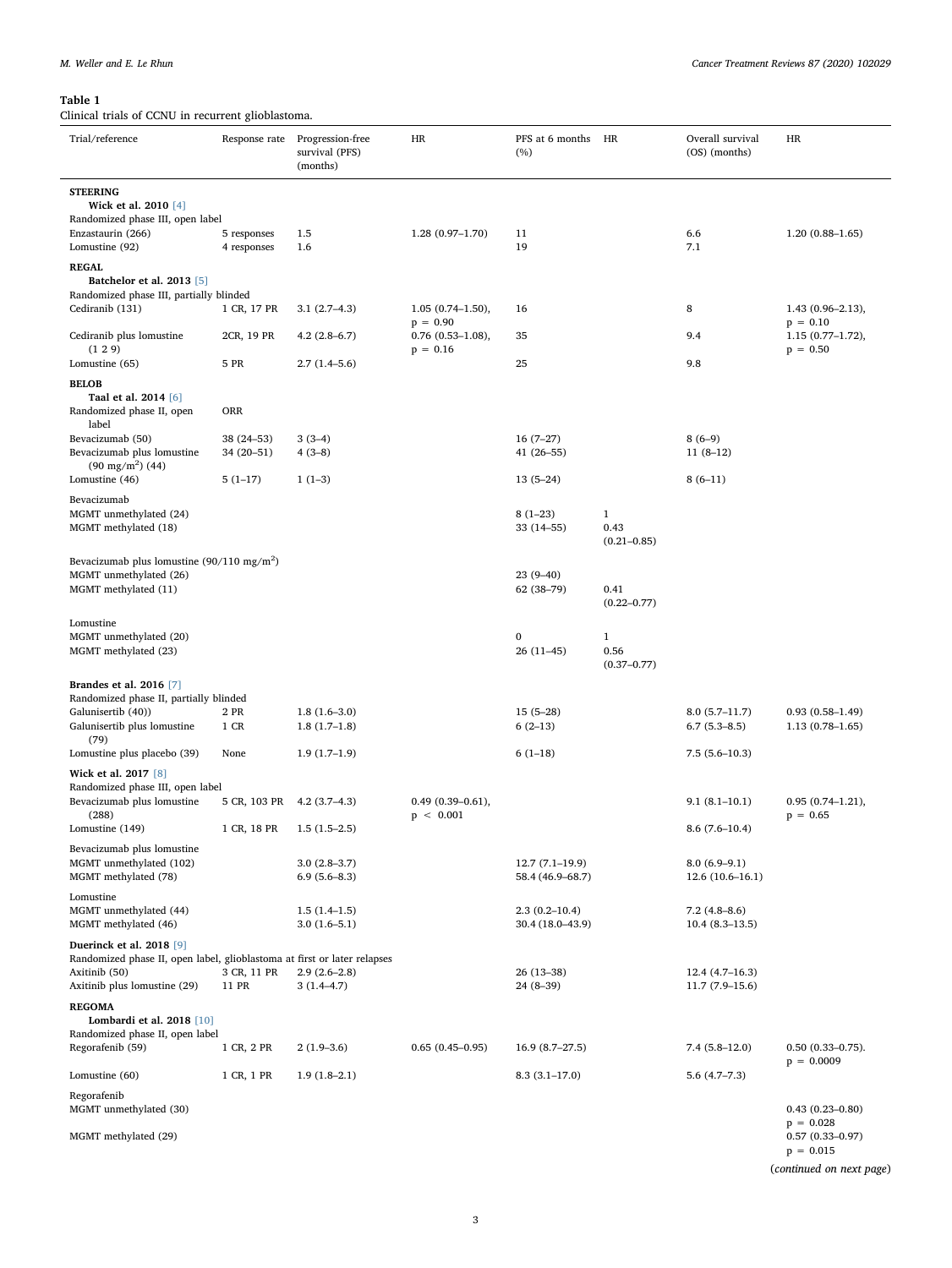#### Table 1 (continued)

| Trial/reference                                              | Response rate | Progression-free<br>survival (PFS)<br>(months) | HR | PFS at 6 months<br>(%) | HR | Overall survival<br>(OS) (months) | <b>HR</b>           |
|--------------------------------------------------------------|---------------|------------------------------------------------|----|------------------------|----|-----------------------------------|---------------------|
| Lomustine<br>MGMT unmethylated (32)<br>MGMT methylated (27)  |               |                                                |    |                        |    |                                   |                     |
| van den Bent et al. 2019 $[11]$                              |               |                                                |    |                        |    |                                   |                     |
| Randomized phase II, open label, EGFR-amplified glioblastoma |               |                                                |    |                        |    |                                   |                     |
| ABT-414 (86)                                                 | 2 PR          | 1.9                                            |    |                        |    | 7.9                               | $1.04(0.73 - 1.49,$ |
|                                                              |               |                                                |    |                        |    |                                   | $p = 0.83$          |
| ABT-414 plus temozolomide                                    | 5 PR          | 2.7                                            |    |                        |    | 9.6                               | $0.71(0.50-1.02),$  |
| (88)                                                         |               |                                                |    |                        |    |                                   | $p = 0.62$          |
| Lomustine or temozolomide                                    | 1 PR          | 1.9                                            |    |                        |    | 8.2                               |                     |
| (86)                                                         |               |                                                |    |                        |    |                                   |                     |

Abbreviations: ND no data, OS overall survival, PFS progression-free survival, TMZ temozolomide.

## Lomustine in newly diagnosed glioblastoma?

No contemporary trial has explored whether the addition of lomustine to standard of care radiotherapy would improve outcome in subsets of gliomas of adulthood. One might speculate that similar results as obtained with temozolomide in glioblastoma should also possibly be achieved with a nitrosourea compound. Yet, the disappointing results with lomustine as part of the PCV regimen in a historical United Kingdom trial do not support this expectation (see below) [\[12\].](#page-6-9) Conversely, the CeTeG trial renewed interest in lomustine as part of the management in the first-line setting (see below) [\[13\]](#page-6-10).

#### Lomustine as part of the PCV regimen

Undoubtedly the most convincing efficacy data for lomustine have been generated when the drug was used in combination with another alkylating agent, procarbazine, and the antimitotic agent, vincristine, as the PCV protocol. This protocol was first used in unselected brain tumor patients in 1975, based on single agent and preclinical data, and was not felt to be superior to carmustine at the time [\[14\]](#page-6-11). The most commonly used version of PCV today includes lomustine given at 110 mg/  $m<sup>2</sup>$  p.o. on day 1, procarbazine given at 60 mg/m<sup>2</sup> p.o. on days 8–21, and vincristine given at 1.4 mg/m<sup>2</sup> at days 8 and 29 of a six-to-eight week cycle. Of note, two negative clinical trials conducted in the United Kingdom used a different regimen that uses lomustine at 100 mg/m<sup>2</sup> p.o. on day 1, procarbazine at 100 mg/m<sup>2</sup> p.o. on days 1–10, and vincristine at 1.5 mg/m<sup>2</sup> on day 1 of a six week cycle [\[12,15\]](#page-6-9). Vincristine is commonly capped at a total dose of 2 mg.

The PCV regimen has demonstrated superiority when combined with radiotherapy over radiotherapy alone in three randomized clinical trials of lower (II/III) WHO grade gliomas [\(Table 2](#page-4-0)) [\[12,15](#page-6-9)–18]. Subgroup analyses from these trials allowed to conclude that PCV is most active in 1p19q-codeleted tumors (oligodendrogliomas) followed by isocitrate dehydrogenase (IDH) mutant astrocytomas whereas activity in IDH wild-type tumors remains uncertain. This is because the latter tumors were underrepresented in the three clinical trials and because prior studies of PCV in the newly diagnosed or recurrent setting of mostly IDH wild-type (presumably) gliomas in the United Kingdom had not demonstrated superiority when PCV was combined with radiotherapy over radiotherapy alone in the newly diagnosed setting, or over temozolomide alone in the recurrent setting [\(Table 2\)](#page-4-0). It has remained an area of controversy to date to what extent procarbazine and vincristine contribute to the efficacy of the PCV regimen.

Vincristine does not cross the blood brain barrier, accordingly, it has been repeatedly proposed to omit this drug from the PCV regimen, assuming that it cannot reach its target, and also because of significant toxicity in terms of peripheral neuropathy upon prolonged use. No clinical trial has compared PCV with a PC regimen, that has e.g., been

used in large tumors then referred to as gliomatosis cerebri [\[19\]](#page-6-12) and the patient numbers required to demonstrate that vincristine can be safely omitted would probably be enormous. Yet, two retrospective case series have not reported inferior outcome with a PC regimen as opposed to PCV in oligodendroglial tumors [\[20,21\].](#page-6-13)

Procarbazine is another alkylating agent chemically related to temozolomide that has inferior activity in recurrent glioblastoma as a single agent compared with temozolomide [\[22\]](#page-6-14). Accordingly, there was a rationale to improve PCV by replacing procarbazine by temozolomide and by omitting vincristine to design a novel alkylator combination for newly diagnosed glioblastoma [\[23,24\].](#page-6-15) UKT-03 was a small phase II trial that was in part designed to overcome MGMT-mediated chemoresistance, assuming that exposure to temozolomide for five days directly after lomustine intake might deplete MGMT and thus improve the efficacy of lomustine. However, compared with historical controls, this small trial appeared to indicate no benefit in MGMT promoter unmethylated glioblastoma, but rather a strong survival signal in patients with MGMT promoter methylated glioblastoma. Accordingly, this combination was taken forward to a randomized phase III trial, CeTeG, in this subset of patients. While patient numbers were small and while there were imbalances of prognostic factors of patients at three sites, there was still overall a signal of prolonged survival for the temozolomide-lomustine combination over standard of care [\[13\]](#page-6-10). The idea of combing temozolomide with lomustine has also been adopted for pediatric malignant gliomas) [\[25,26\]](#page-6-16).

The efficacy signal with combining temozolomide and lomustine in the CeTeG trial [\[13\]](#page-6-10) suggests that there may be true synergistic activities of different alkylating agents that warrant further study [\[3,27\]](#page-6-17). This is because simply doubling the dose of temozolomide in the newly diagnosed setting, as explored in the RTOG 0525 trial, had no effect at all on progression-free or overall survival [\[28\].](#page-6-18)

#### Tolerability and safety of lomustine

Lomustine is an emetogenic chemotherapeutic agent that requires standard antiemetic agent prophylaxis which is commonly sufficiently active. The clinically most relevant toxicities documented in clinical trials are summarized in [Table 3](#page-5-0) [4–[11\]](#page-6-1). Thrombocytopenia emerges as the most important toxicity overall and often requires dose reductions, delays of cycles or even discontinuation of treatment. Neutropenia and lymphocytopenia are comparably less frequent and less severe. Despite this toxicity profile, myelodysplastic syndromes and leukemia are rare as sequelae of lomustine chemotherapy presumably because the limited life expectancy of glioma patients reduces the risk of complications that may occur years after exposure [\[29\],](#page-7-0) yet, given the increasing use of the PCV regimen in patients with lower WHO grade tumors with a median survival of 15–20 years, the incidence of such delayed haematological complications may increase.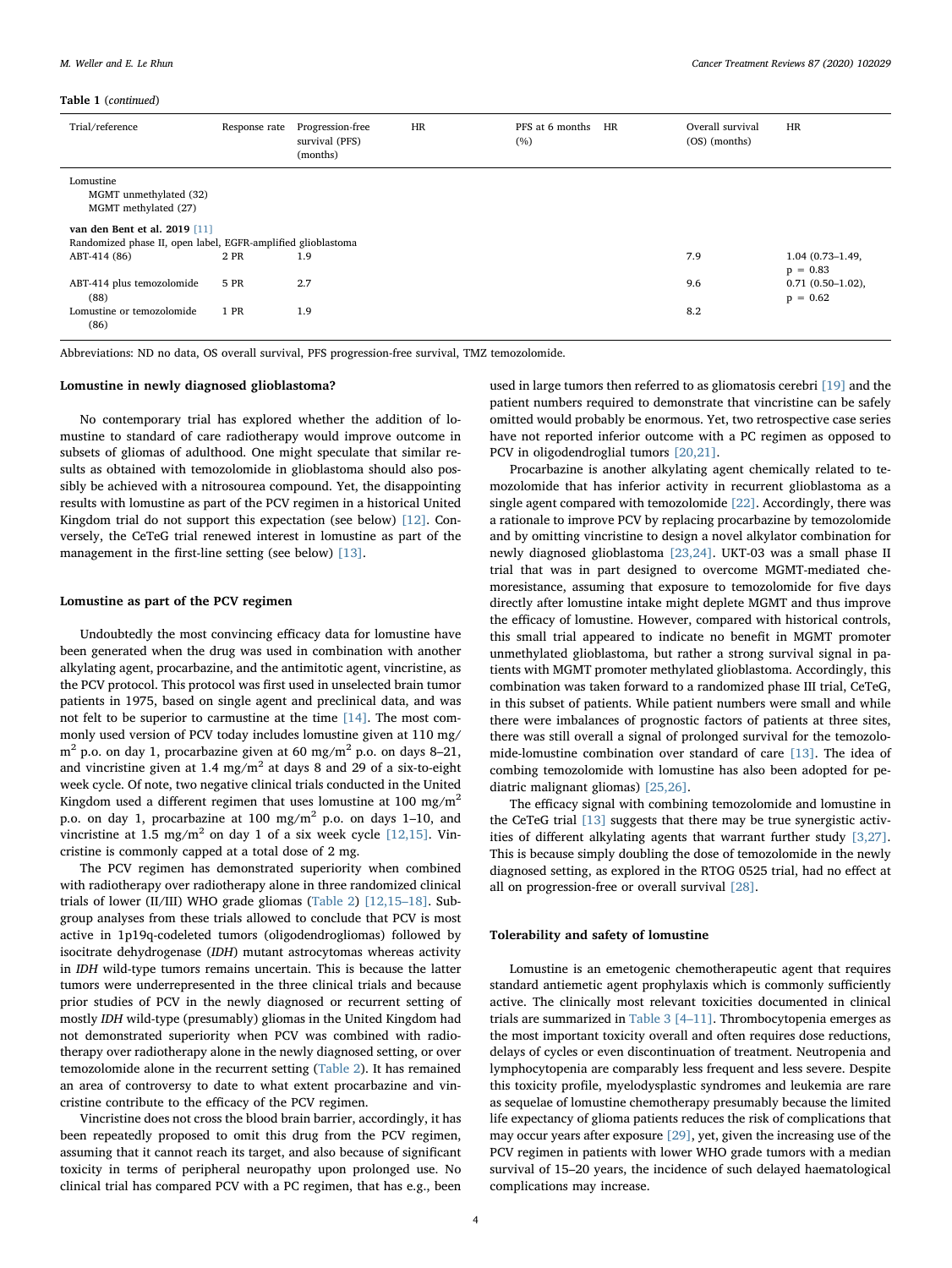Table 2 and<br>Bandomized clinical trials of PCV polychemotherapy in patients with diffuse gliomas of WHO grades II-IV. Randomized clinical trials of PCV polychemotherapy in patients with diffuse gliomas of WHO grades II-IV.

<span id="page-4-0"></span>

|                                                                                                                                              |                      | Progression-free survival (PFS)<br>[years] |                                            |                    |            | Overall survival (OS) [years]                   |                                            |              |
|----------------------------------------------------------------------------------------------------------------------------------------------|----------------------|--------------------------------------------|--------------------------------------------|--------------------|------------|-------------------------------------------------|--------------------------------------------|--------------|
| Randomized, open label, phase III, newly diagnosed WHO grade III/IV<br>MRC Brain Tumor Working Party 2001 [12]<br>astrocytoma<br><b>BR05</b> | RT (339)             | $RT \rightarrow PCV$ (335)                 |                                            |                    | RT (339)   | $RT \rightarrow PCV$ (335)                      | HR (95% CI)                                | $\mathbf{p}$ |
|                                                                                                                                              | No data              | No data                                    |                                            |                    | 9.5        | 10.0                                            | $0.95(0.81 - 1.11)$                        | 0.50         |
| Randomized, open label, phase III, recurrent high-grade glioma<br>Brada et al. 2010 [15]                                                     | PCV (224)            | TMZ 5/23 (112) or TMZ 21/7<br>(111)        | HR (95% CI)                                | $\mathbf{r}$       | PCV (224)  | TMZ 5/23 (112) or TMZ 21/7 HR (95% CI)<br>(111) |                                            | $\mathbf{p}$ |
|                                                                                                                                              | ڢ<br>ω,              | 4.7                                        | $0.89(0.73 - 1.08)$ 0.23                   |                    | 6.7        | 7.2                                             | $0.91(0.74-1.11)$                          | 0.35         |
| Randomized, open label, phase III, newly diagnosed anaplastic<br>Cairncross et al. 2013 [16]<br>RTOG 9402                                    | RT (143)             | $PCV \rightarrow RT (148)$                 | HR (95% CI)                                | Α                  | RT (143)   | $PCV \rightarrow RT(148)$                       | HR (95% CI)                                | $\mathbf{p}$ |
| oligodendroglioma or oligoastrocytoma<br>All patients (291)                                                                                  | No update in<br>2013 | No update in 2013                          |                                            |                    | 4.7        | 4.6                                             | $0.79(0.6 - 1.4)$                          |              |
| 1p/19q-non-codeleted (137)<br>1p/19q-codeleted (126)                                                                                         | 2.9                  | 1.2<br>8.4                                 | $0.81(0.56 - 1.16)$<br>$0.47(0.3 - 0.72)$  |                    | 7.3<br>2.7 | 14.7<br>2.6                                     | $0.85(0.58 - 1.23)$<br>$0.59(0.37-0.95)$   |              |
| Randomized, open label, phase III, newly diagnosed anaplastic<br>Van den Bent et al. 2013 [17]<br><b>EORTC 26951</b>                         | RT (183)             | $RT \rightarrow PCV$ (185)                 | HR (95% CI)                                |                    | RT (183)   | $RT \rightarrow PCV$ (185)                      | HR (95% CI)                                |              |
| oligodendroglioma or oligoastrocytoma<br>All patients (368)                                                                                  | H                    | 2.0                                        | $0.66(0.52 - 0.83)$                        |                    | 2.5        | 3.5                                             | $0.75(0.6-0.95)$                           |              |
| $1p/19q$ -codeleted $(80)$                                                                                                                   | 4.2                  | $13.1\,$                                   | $0.42(0.24 - 0.74)$                        |                    | 9.3        | Not reached                                     | $0.56(0.31 - 1.03)$                        |              |
| 1p/19q-non-codeleted (236)                                                                                                                   | 0.7                  | 1.2                                        | $0.73(0.56 - 0.97)$                        |                    | 1.8        | 2.1                                             | $0.83(0.62 - 1.1)$                         |              |
| Buckner et al. 2016 [18]<br>RTOG 9802                                                                                                        |                      |                                            |                                            |                    |            |                                                 |                                            |              |
| Randomized, open label, phase III, WHO grade II oligodendroglioma,                                                                           | RT (126)             | $RT \rightarrow PCV$ (125)                 | HR (95% CI)                                | Α                  | RT (126)   | $RT \rightarrow PCV$ (125)                      | HR (95% CI)                                | д            |
| Patients with IDH1 <sup>R132H</sup> -mutant tumors (71)<br>oligoastrocytoma, astrocytoma<br>All patients (251)                               | $(3.1 - 5.5)$        | 10.4 (6.1-not reached)                     | $0.50(0.36 - 0.68)$<br>$0.32(0.17 - 0.62)$ | $0.001$<br>$0.001$ | 7.8        | 13.3                                            | $0.59(0.42 - 0.83)$<br>$0.42(0.20 - 0.86)$ | 0.03<br>0.02 |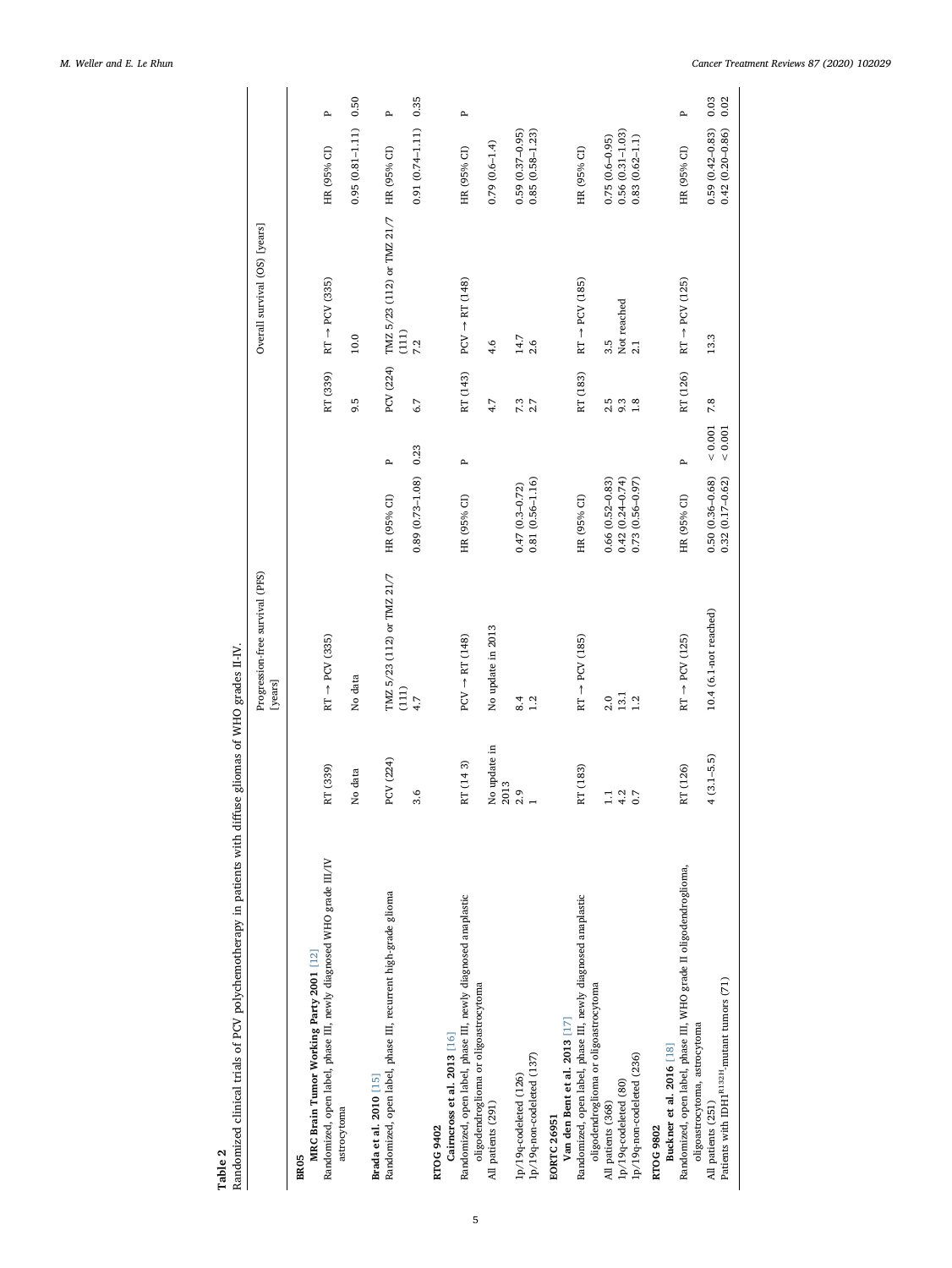<span id="page-5-0"></span>

| Toxicity of lomustine in clinical trials in recurrent glioblastoma.<br>Hematological toxicity<br>Thrombocytopenia<br>Grades 1-2 |
|---------------------------------------------------------------------------------------------------------------------------------|
| Neutropenia<br>Grades 1-2<br>Thrombocytopenia<br>Grades 3-4                                                                     |
| only<br>Grade 2<br>$1\ (\mathrm{I})$<br>4 (5)<br>21 (25)<br>$1\,(\mathrm{I})$                                                   |
| 47 (38)<br>$2\ (2)$                                                                                                             |
| 14 (22)                                                                                                                         |
| Only while blood cell<br>count available<br>50 (100)<br>41 (93)<br>$1\ (2)$<br>4(9)                                             |
| 38 (82)<br>(61)6                                                                                                                |
| 2(0)<br>4(5)<br>6(8)<br>$\circ$                                                                                                 |
| 4 (10)<br>5(13)                                                                                                                 |
| Randomized phase II, open label, glioblastoma at first or later relapses<br>$9(31)$<br>3(6)                                     |
| $1\ (2)$<br>4 (7)<br>8 (13)<br>1(2)                                                                                             |
| 14 (16)<br>5(6)<br>Randomized phase II, open label, EGFR-amplified glioblastoma<br>1(1)<br>7(8)                                 |
| 14 (25)<br>14(25)                                                                                                               |

Abbreviations: ND no data, OS overall survival, PFS progression-free survival, TMZ temozolomide. Abbreviations: ND no data, OS overall survival, PFS progression-free survival, TMZ temozolomide.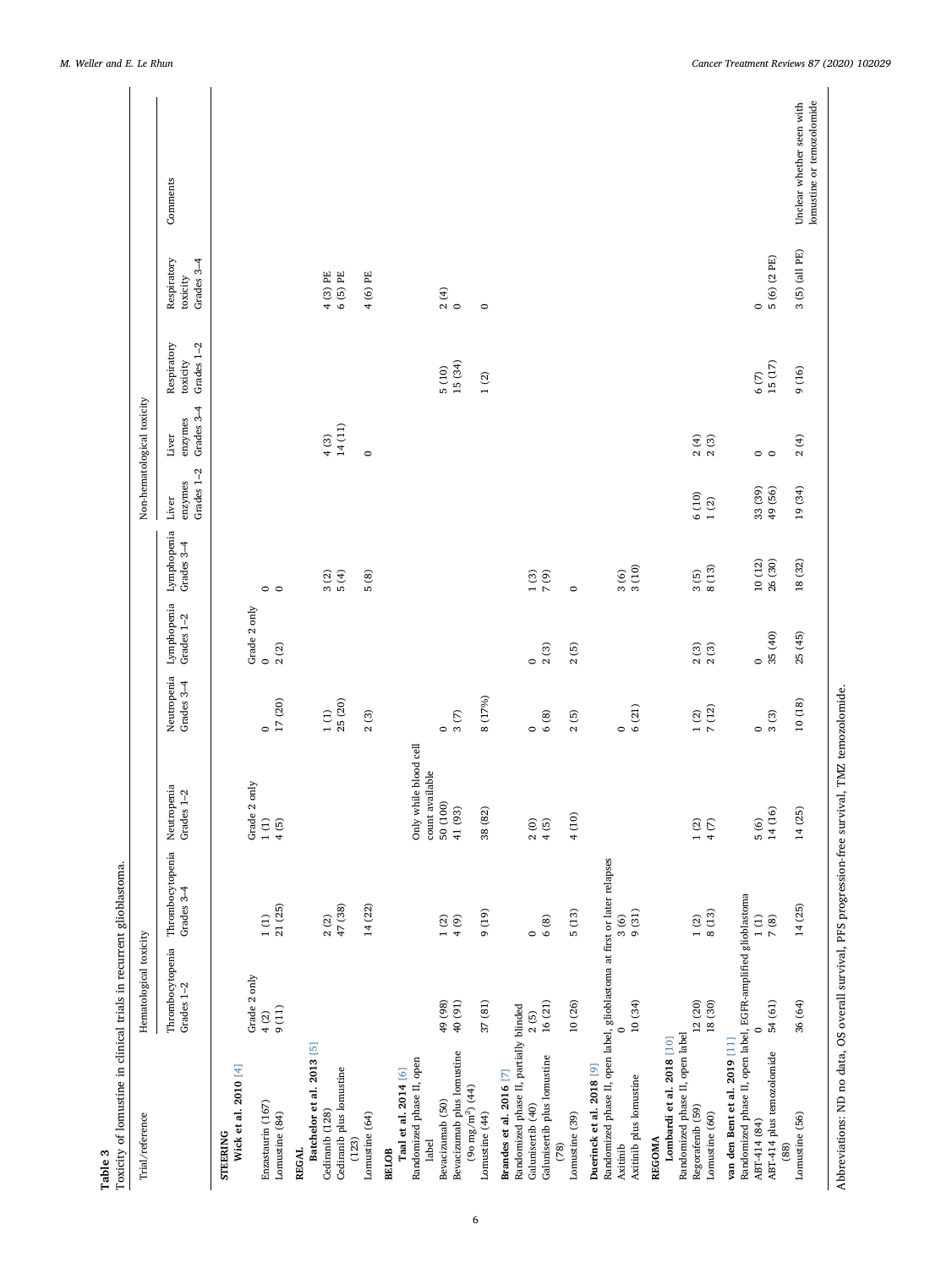Non-haematological toxicities are of less concern, although liver toxicity remains an issue notably in combination with other potentially hepatotoxic drugs. Pulmonary fibrosis, a potentially life threatening toxicity associated with nitrosourea treatment, has not been documented to be a toxicity of concern in clinical trials where toxicity was carefully documented. The absence of relevant rates of severe pulmonary toxicity does not justify to monitor lung function in otherwise asymptomatic patients when planning clinical trials with lomustine.

#### Conclusions

Lomustine probably remains the most widely used drug second only to temozolomide in the treatment of gliomas. Despite all limitations summarized above, it is defined as the main standard of care for recurrent glioblastoma in Europe, where bevacizumab is not approved, in the EANO guideline [\[30\],](#page-7-1) and also in the Adaptive Global Innovative Learning Environment for Glioblastoma (AGILE) consortium [\[31\].](#page-7-2) Moreover, lomustine is likely the key component of the PCV regimen which has become standard of care in most lower WHO grade gliomas with IDH mutation.

There is little doubt that exposure to lomustine could be improved in patients with lomustine-sensitive tumors like oligodendrogliomas or MGMT promoter-methylated glioblastoma if the key toxicities where mitigated. One such avenue would be the administration of drugs like romiplostim, a thrombopoietin receptor agonist recently shown to allow adequate exposure to temozolomide in patients with newly diagnosed glioblastoma experiencing severe thrombocytopenia [\[32\]](#page-7-3). For clinical trials in recurrent glioblastoma, while lomustine remains the standard of care, differential sample size calculations and outcome expectations based on the rate of patients with MGMT promoter-methylated tumors enrolled into the trial should be considered.

#### Funding

This research did not receive any specific grant from funding agencies in the public, commercial, or not-for-profit sectors.

#### Declaration of Competing Interest

MW has received research grants from Abbvie, Adastra, Dracen, Merck, Sharp & Dohme (MSD), Merck (EMD) and Novocure, and honoraria for lectures or advisory board participation or consulting from Abbvie, Basilea, Bristol Meyer Squibb (BMS), Celgene, Medac, Merck, Sharp & Dohme (MSD), Merck (EMD), Novocure, Orbus, Roche and Tocagen.

ELR has received honoraria for lectures or advisory board from Tocagen, Abbvie, Daiichy Sankyo.

#### References

- <span id="page-6-0"></span>[1] Nikolova T, Roos WP, Krämer OH, Strik HM, Kaina B. Chloroethylating nitrosoureas in cancer therapy: DNA damage, repair and cell death signaling. Biochim Biophys Acta Rev Cancer 2017;1868:29–39. [https://doi.org/10.1016/j.bbcan.2017.01.004.](https://doi.org/10.1016/j.bbcan.2017.01.004)
- <span id="page-6-5"></span>[2] Puyo S, Montaudon D, Pourquier P. From old alkylating agents to new minor groove binders. Crit Rev Oncol Hematol 2014;89:43–61. [https://doi.org/10.1016/j.](https://doi.org/10.1016/j.critrevonc.2013.07.006) [critrevonc.2013.07.006.](https://doi.org/10.1016/j.critrevonc.2013.07.006)
- <span id="page-6-17"></span>[3] Kaina B, Christmann M. DNA repair in personalized brain cancer therapy with temozolomide and nitrosoureas. DNA Repair (Amst) 2019;78:128–41. [https://doi.](https://doi.org/10.1016/j.dnarep.2019.04.007) [org/10.1016/j.dnarep.2019.04.007.](https://doi.org/10.1016/j.dnarep.2019.04.007)
- <span id="page-6-1"></span>[4] Wick W, Puduvalli VK, Chamberlain MC, van den Bent MJ, Carpentier AF, Cher LM, et al. Phase III study of enzastaurin compared with lomustine in the treatment of recurrent intracranial glioblastoma. J Clin Oncol 2010;28:1168–74. [https://doi.](https://doi.org/10.1200/JCO.2009.23.2595) [org/10.1200/JCO.2009.23.2595.](https://doi.org/10.1200/JCO.2009.23.2595)
- <span id="page-6-6"></span>[5] Batchelor TT, Mulholland P, Neyns B, Nabors LB, Campone M, Wick A, et al. Phase III randomized trial comparing the efficacy of cediranib as monotherapy, and in combination with lomustine, versus lomustine alone in patients with recurrent glioblastoma. J Clin Oncol 2013;31:3212–8. [https://doi.org/10.1200/JCO.2012.47.](https://doi.org/10.1200/JCO.2012.47.2464) [2464.](https://doi.org/10.1200/JCO.2012.47.2464)
- <span id="page-6-2"></span>[6] Taal W, Oosterkamp HM, Walenkamp AME, Dubbink HJ, Beerepoot LV, Hanse MCJ, et al. Single-agent bevacizumab or lomustine versus a combination of bevacizumab

plus lomustine in patients with recurrent glioblastoma (BELOB trial): a randomised controlled phase 2 trial. Lancet Oncol 2014;15:943–53. [https://doi.org/10.1016/](https://doi.org/10.1016/S1470-2045(14)70314-6) [S1470-2045\(14\)70314-6.](https://doi.org/10.1016/S1470-2045(14)70314-6)

- <span id="page-6-7"></span>[7] Brandes AA, Carpentier AF, Kesari S, Sepulveda-Sanchez JM, Wheeler HR, Chinot O, et al. A phase II randomized study of galunisertib monotherapy or galunisertib plus lomustine compared with lomustine monotherapy in patients with recurrent glioblastoma. Neuro-Oncology 2016;18:1146–56. [https://doi.org/10.1093/neuonc/](https://doi.org/10.1093/neuonc/now009) [now009.](https://doi.org/10.1093/neuonc/now009)
- <span id="page-6-8"></span>[8] Wick W, Gorlia T, Bendszus M, Taphoorn M, Sahm F, Harting I, et al. Lomustine and bevacizumab in progressive glioblastoma. N Engl J Med 2017;377:1954–63. [https://doi.org/10.1056/NEJMoa1707358.](https://doi.org/10.1056/NEJMoa1707358)
- <span id="page-6-4"></span>[9] Duerinck J, Du Four S, Bouttens F, Andre C, Verschaeve V, Van Fraeyenhove F, et al. Randomized phase II trial comparing axitinib with the combination of axitinib and lomustine in patients with recurrent glioblastoma. J Neurooncol 2018;136:115–25. [https://doi.org/10.1007/s11060-017-2629-z.](https://doi.org/10.1007/s11060-017-2629-z)
- <span id="page-6-3"></span>[10] Lombardi G, De Salvo GL, Brandes AA, Eoli M, Rudà R, Faedi M, et al. Regorafenib compared with lomustine in patients with relapsed glioblastoma (REGOMA): a multicentre, open-label, randomised, controlled, phase 2 trial. Lancet Oncol 2019;20:110–9. [https://doi.org/10.1016/S1470-2045\(18\)30675-2.](https://doi.org/10.1016/S1470-2045(18)30675-2)
- <span id="page-6-19"></span>[11] van den Bent M, Eoli M, Sepulveda JM, Smits M, Walenkamp A, Frenel J-S, et al. INTELLANCE 2/EORTC 1410 randomized phase II study of Depatux-M alone and with temozolomide vs temozolomide or lomustine in recurrent EGFRamplified glioblastoma. Neuro-Oncology 2019. [https://doi.org/10.1093/neuonc/noz222.](https://doi.org/10.1093/neuonc/noz222)
- <span id="page-6-9"></span>[12] Medical Research Council Brain Tumor Working Party. Randomized trial of procarbazine, lomustine, and vincristine in the adjuvant treatment of high-grade astrocytoma: a Medical Research Council trial. J Clin Oncol 2001;19:509–18. [https://](https://doi.org/10.1200/JCO.2001.19.2.509) [doi.org/10.1200/JCO.2001.19.2.509.](https://doi.org/10.1200/JCO.2001.19.2.509)
- <span id="page-6-10"></span>[13] Herrlinger U, Tzaridis T, Mack F, Steinbach JP, Schlegel U, Sabel M, et al. Lomustine-temozolomide combination therapy versus standard temozolomide therapy in patients with newly diagnosed glioblastoma with methylated MGMT promoter (CeTeG/NOA-09): a randomised, open-label, phase 3 trial. Lancet 2019;393:678–88. [https://doi.org/10.1016/S0140-6736\(18\)31791-4.](https://doi.org/10.1016/S0140-6736(18)31791-4)
- <span id="page-6-11"></span>[14] Gutin PH, Wilson CB, Kumar AR, Boldrey EB, Levin V, Powell M, et al. Phase II study of procarbazine, CCNU, and vincristine combination chemotherapy in the treatment of malignant brain tumors. Cancer 1975;35:1398-404. [https://doi.org/](https://doi.org/10.1002/1097-0142(197505)35:5<1398::aid-cncr2820350524>3.0.co;2-c) [10.1002/1097-0142\(197505\)35:5<1398::aid-cncr2820350524>3.0.co;2-c.](https://doi.org/10.1002/1097-0142(197505)35:5<1398::aid-cncr2820350524>3.0.co;2-c)
- <span id="page-6-20"></span>[15] Brada M, Stenning S, Gabe R, Thompson LC, Levy D, Rampling R, et al. Temozolomide versus procarbazine, lomustine, and vincristine in recurrent highgrade glioma. J Clin Oncol 2010;28:4601–8. [https://doi.org/10.1200/JCO.2009.](https://doi.org/10.1200/JCO.2009.27.1932) [27.1932.](https://doi.org/10.1200/JCO.2009.27.1932)
- <span id="page-6-21"></span>[16] Cairncross G, Wang M, Shaw E, Jenkins R, Brachman D, Buckner J, et al. Phase III trial of chemoradiotherapy for anaplastic oligodendroglioma: long-term results of RTOG 9402. J Clin Oncol 2013;31:337–43. [https://doi.org/10.1200/JCO.2012.43.](https://doi.org/10.1200/JCO.2012.43.2674) [2674.](https://doi.org/10.1200/JCO.2012.43.2674)
- <span id="page-6-22"></span>[17] van den Bent MJ, Brandes AA, Taphoorn MJB, Kros JM, Kouwenhoven MCM, Delattre J-Y, et al. Adjuvant procarbazine, lomustine, and vincristine chemotherapy in newly diagnosed anaplastic oligodendroglioma: long-term follow-up of EORTC brain tumor group study 26951. J Clin Oncol 2013;31:344–50. [https://doi.org/10.](https://doi.org/10.1200/JCO.2012.43.2229) [1200/JCO.2012.43.2229.](https://doi.org/10.1200/JCO.2012.43.2229)
- <span id="page-6-23"></span>[18] Buckner JC, Shaw EG, Pugh SL, Chakravarti A, Gilbert MR, Barger GR, et al. Radiation plus procarbazine, CCNU, and vincristine in low-grade glioma. N Engl J Med 2016;374:1344–55. [https://doi.org/10.1056/NEJMoa1500925.](https://doi.org/10.1056/NEJMoa1500925)
- <span id="page-6-12"></span>[19] Glas M, Bähr O, Felsberg J, Rasch K, Wiewrodt D, Schabet M, et al. NOA-05 phase 2 trial of procarbazine and lomustine therapy in gliomatosis cerebri. Ann Neurol 2011;70:445–53. [https://doi.org/10.1002/ana.22478.](https://doi.org/10.1002/ana.22478)
- <span id="page-6-13"></span>[20] Vesper J, Graf E, Wille C, Tilgner J, Trippel M, Nikkhah G, et al. Retrospective analysis of treatment outcome in 315 patients with oligodendroglial brain tumors. BMC Neurol 2009;9:33. [https://doi.org/10.1186/1471-2377-9-33.](https://doi.org/10.1186/1471-2377-9-33)
- [21] [Webre C, Shonka N, Smith L, Liu D, De Groot J. PC or PCV, that is the question:](http://refhub.elsevier.com/S0305-7372(20)30067-0/h0105) [primary anaplastic oligodendroglial tumors treated with procarbazine and CCNU](http://refhub.elsevier.com/S0305-7372(20)30067-0/h0105) [with and without vincristine. Anticancer Res 2015;35:5467](http://refhub.elsevier.com/S0305-7372(20)30067-0/h0105)–72.
- <span id="page-6-14"></span>[22] Yung WK, Albright RE, Olson J, Fredericks R, Fink K, Prados MD, et al. A phase II study of temozolomide vs. procarbazine in patients with glioblastoma multiforme at first relapse. Br J Cancer 2000;83:588–93. [https://doi.org/10.1054/bjoc.2000.](https://doi.org/10.1054/bjoc.2000.1316) [1316.](https://doi.org/10.1054/bjoc.2000.1316)
- <span id="page-6-15"></span>[23] Herrlinger U, Rieger J, Koch D, Loeser S, Blaschke B, Kortmann R-D, et al. Phase II trial of lomustine plus temozolomide chemotherapy in addition to radiotherapy in newly diagnosed glioblastoma: UKT-03. J Clin Oncol 2006;24:4412–7. [https://doi.](https://doi.org/10.1200/JCO.2006.06.9104) [org/10.1200/JCO.2006.06.9104.](https://doi.org/10.1200/JCO.2006.06.9104)
- [24] Glas M, Happold C, Rieger J, Wiewrodt D, Bähr O, Steinbach JP, et al. Long-term survival of patients with glioblastoma treated with radiotherapy and lomustine plus temozolomide. J Clin Oncol 2009;27:1257–61. [https://doi.org/10.1200/JCO.2008.](https://doi.org/10.1200/JCO.2008.19.2195) [19.2195.](https://doi.org/10.1200/JCO.2008.19.2195)
- <span id="page-6-16"></span>[25] Jakacki RI, Yates A, Blaney SM, Zhou T, Timmerman R, Ingle AM, et al. A phase I trial of temozolomide and lomustine in newly diagnosed high-grade gliomas of childhood. Neuro-Oncology 2008;10:569–76. [https://doi.org/10.1215/15228517-](https://doi.org/10.1215/15228517-2008-019) [2008-019.](https://doi.org/10.1215/15228517-2008-019)
- [26] Jakacki RI, Cohen KJ, Buxton A, Krailo MD, Burger PC, Rosenblum MK, et al. Phase 2 study of concurrent radiotherapy and temozolomide followed by temozolomide and lomustine in the treatment of children with high-grade glioma: a report of the Children's Oncology Group ACNS0423 study. Neuro-Oncology 2016;18:1442–50. [https://doi.org/10.1093/neuonc/now038.](https://doi.org/10.1093/neuonc/now038)
- [27] Fu D, Calvo JA, Samson LD. Balancing repair and tolerance of DNA damage caused by alkylating agents. Nat Rev Cancer 2012;12:104–20. [https://doi.org/10.1038/](https://doi.org/10.1038/nrc3185) [nrc3185.](https://doi.org/10.1038/nrc3185)
- <span id="page-6-18"></span>[28] Gilbert MR, Wang M, Aldape KD, Stupp R, Hegi ME, Jaeckle KA, et al. Dose-dense